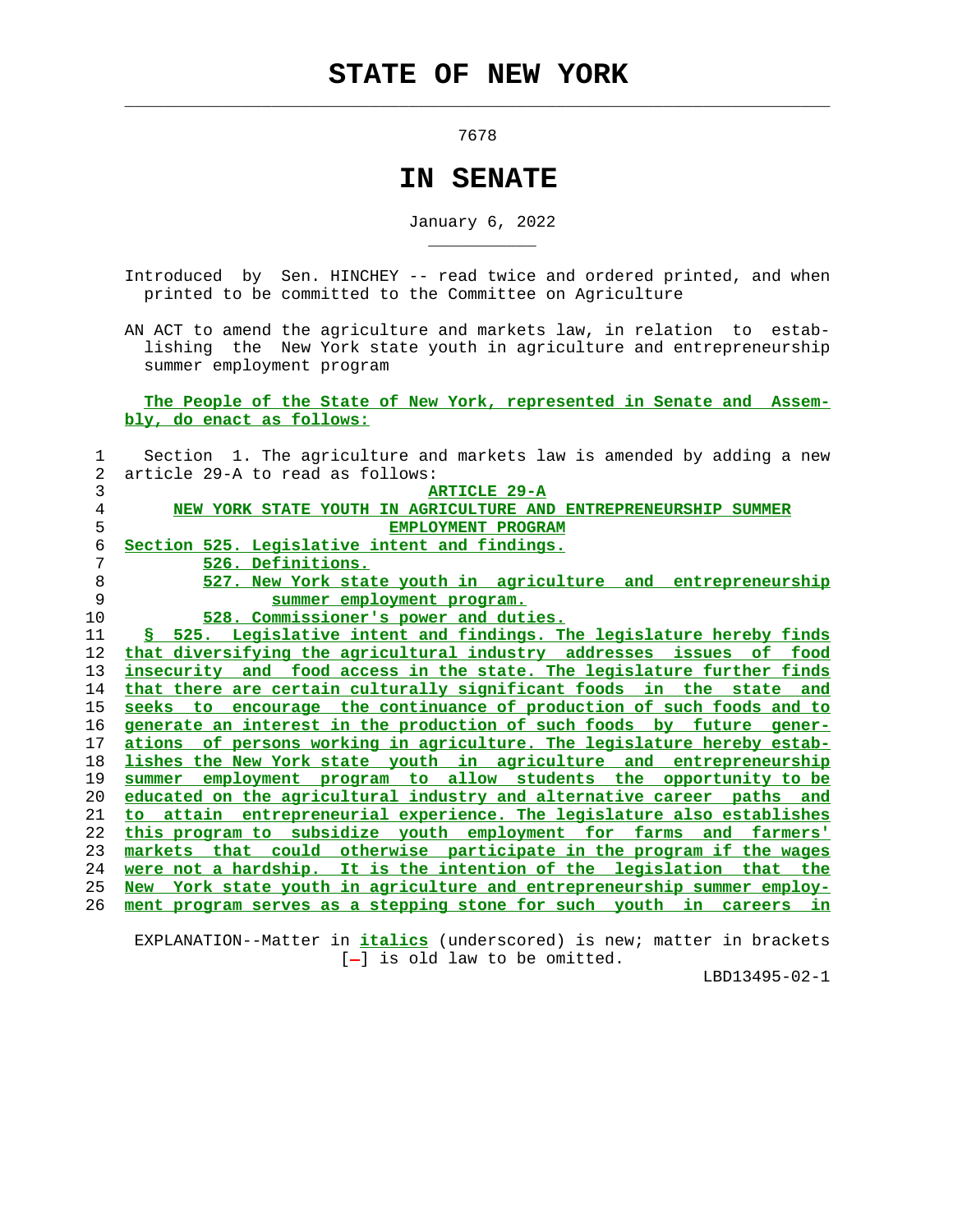| ı  | agriculture and entrepreneurship, as well as to provide farmers means to     |
|----|------------------------------------------------------------------------------|
| 2  | participate in the program.                                                  |
| 3  | § 526. Definitions. As used in this section:                                 |
| 4  | 1. "Minority or socially disadvantaged" means a group whose members          |
| 5  | have been subjected to racial, ethnic, or gender prejudice because of        |
| 6  | their identity as members of a group without regard to their individual      |
| 7  | qualities or citizenship status. These groups include, but are not           |
| 8  | limited to, the following:                                                   |
| 9  | (a) African Americans;                                                       |
| 10 | (b) Native Indians;                                                          |
| 11 | (c) Alaskan Natives;                                                         |
| 12 | (d) Hispanics;                                                               |
| 13 | (e) Asian Americans; and,                                                    |
| 14 | (f) Native Hawaiians and Pacific Islanders.                                  |
| 15 | 2. "Low income or economically disadvantaged" means having a family          |
| 16 | income that does not exceed one hundred fifty percent of the federal         |
|    | poverty level and includes being a child of a working migratory family       |
| 17 |                                                                              |
| 18 | or an agricultural worker who is employed by more than one agricultural      |
| 19 | employer during the course of a year, and whose income varies according      |
| 20 | to weather conditions and market stability.                                  |
| 21 | 3. "Qualifying business" means a farmers market, mobile market, commu-       |
| 22 | nity supported agriculture, cooperative, or any other type of business       |
| 23 | structure that provides New York grown and raised foods directly to          |
| 24 | consumers as approved by the commissioner.                                   |
| 25 | 4. "Qualifying farm" means a small to medium-sized farm or urban farm        |
| 26 | participating in a qualifying business.                                      |
| 27 | 5. "Agricultural work" means work performed maintaining crops or tend-       |
| 28 | ing livestock.                                                               |
| 29 | 6. "Entrepreneurship work experience" means experience that aims to          |
| 30 | develop skills deemed necessary to succeed in the design, launch and         |
| 31 | <u>running of a new business.</u>                                            |
| 32 | 7. "Subsidized employment" means any employment through the New York         |
| 33 | state youth in agriculture and entrepreneurship summer employment            |
| 34 | program for which any costs associated with participation in the             |
| 35 | program, including wages and transportation, are paid by the state or by     |
| 36 | the federal government.                                                      |
| 37 | § 527. New York state youth in agriculture and entrepreneurship summer       |
| 38 | employment program. 1. There is hereby established in the department the     |
| 39 | New York state youth in agriculture and entrepreneurship summer employ-      |
| 40 | ment program to provide students with the opportunity to be educated on      |
| 41 | the agricultural industry and alternative career paths and to provide        |
| 42 | agricultural work experience and entrepreneurship work experience.           |
| 43 | 2. The commissioner shall establish application criteria that require        |
| 44 | qualifying businesses and qualifying farms to provide unsubsidized or        |
| 45 | subsidized employment as follows:                                            |
| 46 | (a) Unsubsidized employment:                                                 |
| 47 | (i) demonstrate that such business or farm can provide students with         |
|    |                                                                              |
| 48 | both agricultural work experience and entrepreneurship work experience;      |
| 49 | (ii) pay wages to eligible students in an amount that is above minimum       |
| 50 | $x = 5$                                                                      |
| 51 | (iii) provide transportation to and from the qualifying business or          |
| 52 | qualifying farm or to provide transportation compensation to the eligi-      |
| 53 | ble student; and                                                             |
| 54 | (iv) provide eligible students with a minimum of sixteen hours<br>and<br>- a |
| 55 | maximum of no more than forty hours of work per week.                        |
| 56 | (b) Subsidized employment:                                                   |